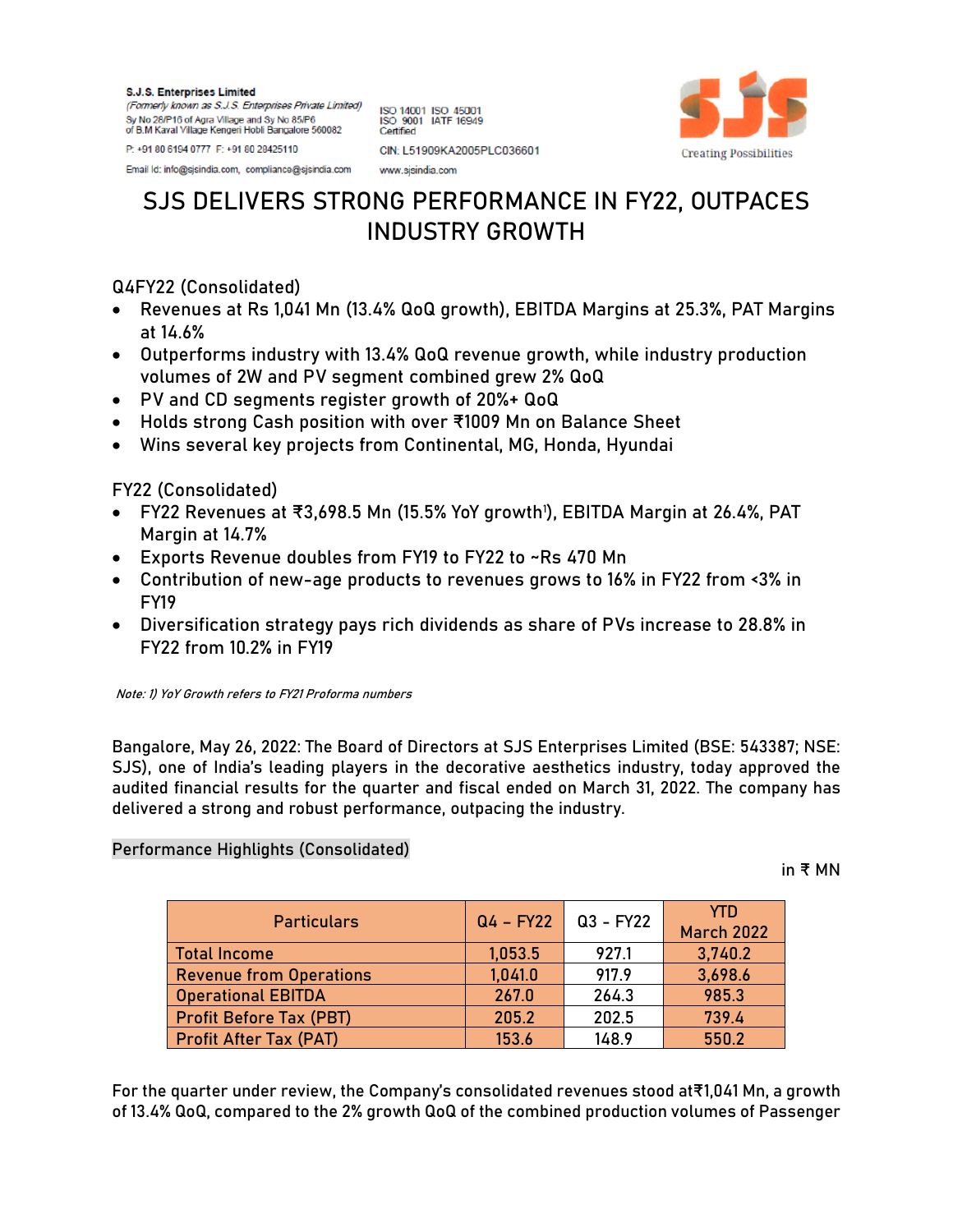**S.J.S. Enterprises Limited** (Formerly known as S.J.S. Enterprises Private Limited) Sy No 28/P16 of Agra Village and Sy No 85/P6 of B.M Kaval Village Kengeri Hobli Bangalore 560082 P: +91 80 6194 0777 F: +91 80 28425110

Email Id: info@sjsindia.com, compliance@sjsindia.com

ISO 14001 ISO 45001<br>ISO 9001 IATF 16949 Certified CIN: L51909KA2005PLC036601 www.sisindia.com



Vehicle (PV) and Two Wheeler (2W) segments. Despite rise in RM cost, EBITDA downside was limited on the back of operational efficiencies and the Company continued to hold strong on its margin performance with Operating EBITDA at ₹266.9 Mn, on a strong margin of 25.3%. Net profit for Q4 stood at ₹153.6 Mn, on a net margin of 14.6%. Revenues in Q4 saw strong 20% growth QoQ in PV as well as Consumer Durables (CD) segments. In Q4FY22, domestic business grew by 16%+ Q0Q. The Company also improved its cash flow position with over ₹1,009.5 Mn on its balance sheet. During the quarter, SJS added Stellantis as one of it's key customers.

For full year FY22, SJS Enterprises has outperformed the industry growth, clocking revenues of ₹3,698.5 Mn, a healthy operating EBITDA of ₹985.3 Mn, with a strong margin of 26.4% and PAT of ₹550.2 Mn with a margin of 14.7%. The diversification strategy of the Company has paid rich dividends with PV revenue growing over 4x & CD growing 1.8x over FY19 to FY22 on the back of organic and inorganic growth. The Company's revenue from Exports doubled from FY19 to FY22 to ~Rs 470 Mn. Contribution to revenues from new-age products has grown to 16% in FY22 from <3% in FY19. Overall the Company is debt free and generating a strong free cash flow of Rs 500.3 Mn. SJS plans to grow at a CAGR of ~25% organically for FY23-25 period and inorganic growth would boost the growth further up.

Commenting on the Company's performance, **Mr. K. A. Joseph, Managing Director, SJS Enterprises Limited,** said, "Our performance is quite in line with our expectations, despite challenges in automobile sector and global supply chain issues related to semi conductor chips. We were able to overcome the challenges due to the strong foundation that we have laid in past so many years, be agile and introduce best in class new gen products so as to move ahead and become one of the preferential vendors for our customers. And, as the economic conditions improve, the picture for FY23 appears to be more optimistic than in the past two years. We believe that the only way to face the challenges is to accept the VUCA (Volatile, Uncertainty, Complex and Ambiguous) environment and be consistent in our approach across all aspects of business and operations."

"We are confident of achieving ~25% revenue CAGR over the next 3 years FY23-25 organically, while maintaining our best-in-class margins. This organic growth would be on back of positive outlook of automobile industry and our strategy of enhancing our chrome plating capacity, increasing presence in exports market and developing new age products and technologies while strengthening relations with existing customers and building mega accounts. Simultaneously we would also like to explore more business accretive M&A opportunities that would help us grow over and above the organic growth of 25%," added **Mr. Sanjay Thapar, Executive Director & CEO, SJS Enterprises Limited**.